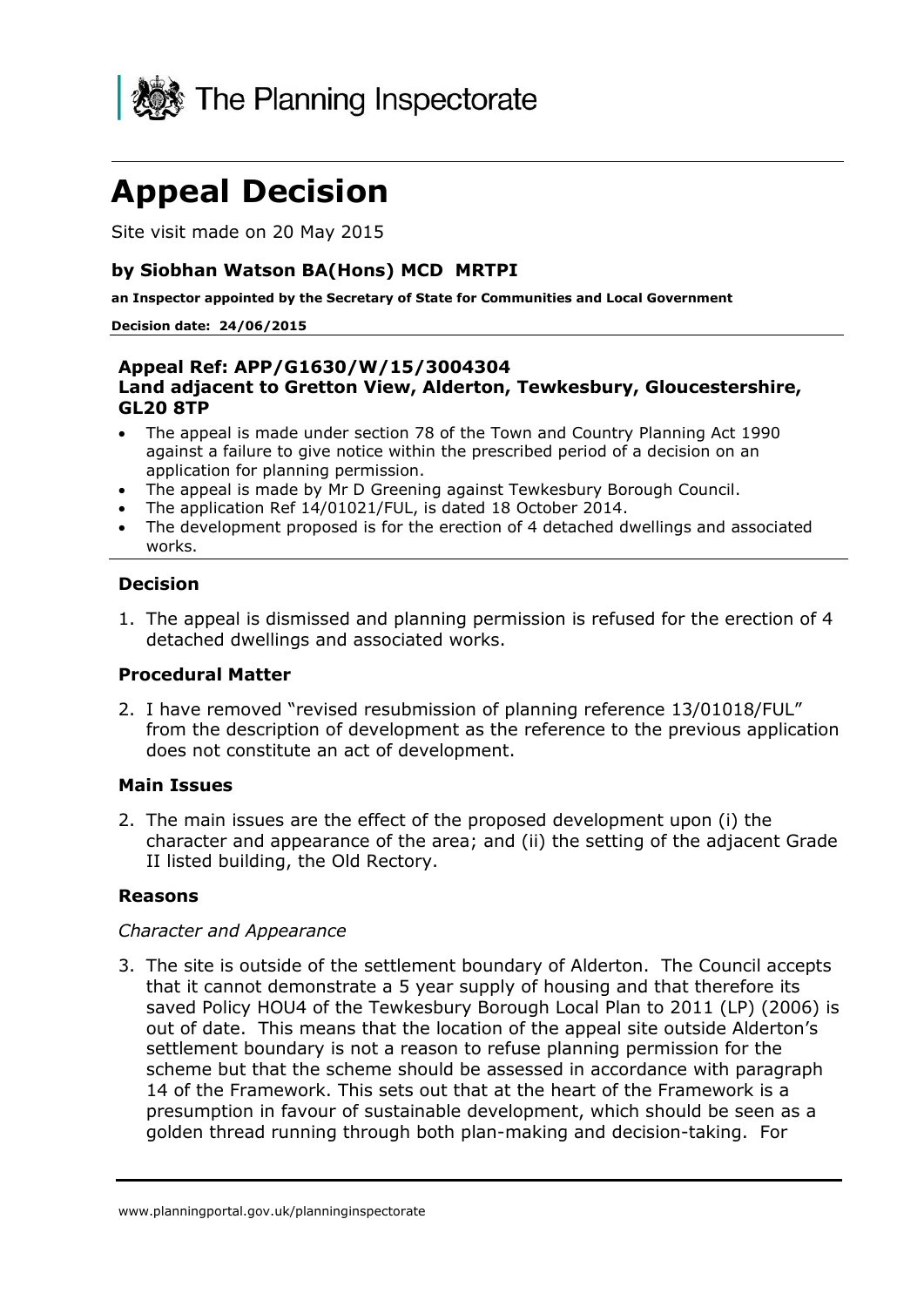decision–taking, this means that where the development plan is absent, silent or relevant policies are out-of-date, permission should be granted unless any adverse impacts of a development would significantly and demonstrably outweigh the benefits or where specific policies in the Framework indicate that development should be restricted. The Council does not advocate that there are any specific policies in the Framework which indicate that development should be restricted. I am also aware that Alderton is one of the service villages identified in the emerging Joint Core Strategy Submission Version November 2014 (JCS) for some new housing.

- 4. The Council's main concerns in respect of the character and appearance of the area are the effect of the development within the landscape and that the development would appear cramped. The site is located in a locally designated Special Landscape Area (SLA) but it is outside the Cotswolds AONB. It is located on the edge of the village of Alderton at the end of the cul-de-sac, Gretton View. There is residential development to the north and west but the land is open to the east and south and is visible across the fields to the south from the B4077. Part of the village, including Gretton View is also visible from the B4077 although a large proportion of the village is screened by vegetation.
- 5. Paragraph 17 of the National Planning Policy Framework (the Framework) says that planning should recognise the intrinsic character and beauty of the countryside. Clearly, the proposed development would encroach into the countryside and therefore, by eroding the countryside some harm would occur.
- 6. Nevertheless, in order to screen the development from the wider countryside to the south, the appellant has proposed a landscaping scheme around the site, in particular on its southern boundary. The planting contained in this scheme, which would include heavy standard tree planting and both native and exotic tree and shrub planting, would be characteristic of the existing planting which screens part of the village from the fields to the south. The appellant says that not only would the planting help to screen the proposed development but it would also help screen the existing housing at Gretton View from long range views from the south thereby integrating it into the SLA. I agree that this landscaping could, in time, provide some benefit in terms of mitigating views of the settlement from the south. Nevertheless, landscaping would take time to mature and cannot be relied upon to be permanent. I now turn to the layout of the scheme.
- 7. In respect of the previously dismissed scheme (APP/G1630/A/14/2219972) for housing on the site, the Inspector found that the layout would create a tight grouping of built form that would appear shoehorned into the site. She said that such a grouping is more typically found in historic village centres, rather than on their outer fringes adjoining open countryside. In respect of this revised scheme, the size of the proposed site has been slightly increased by extending it into the paddock to the east which would result in a density of 20 dwellings per hectare which is relatively low. In addition, the footprints of the proposed houses have been reduced somewhat and there are also greater distances between the drive, buildings and their boundaries, including the southern boundary. Plot 3 has been turned so that the gable end would not face the southern boundary, thereby lessening the amount of built form that would face the adjoining open countryside. In addition, there would be some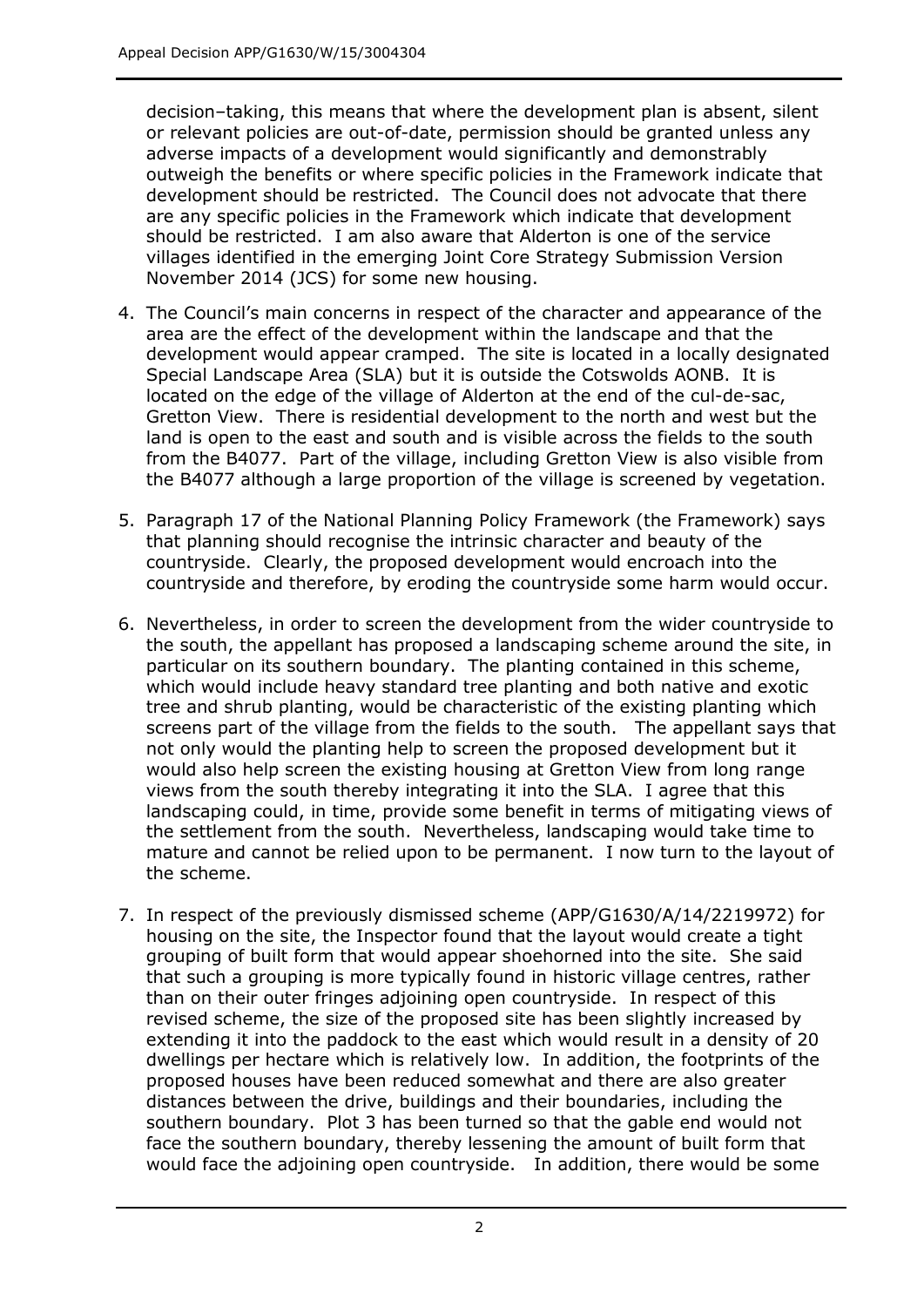tree planting towards the end of the proposed cul-de-sac which would help to add to a sense of spaciousness.

- 8. Nevertheless, these changes to the previously dismissed layout are on a small scale and the basic characteristics of the previous scheme remain; which are that 4 substantial houses would be grouped closely together on a similarly sized plot. Regardless of the resultant density per hectare, the layout would be uncharacteristic of the character of the adjoining, looser development at the edge of the village to the west.
- 9. In summary, whilst the proposed screening could be of some benefit to views from the south, the close grouping of dwellings and the encroachment into the countryside would inevitably cause harm to the character and appearance of the countryside and village; and the screening would not overcome the overall harm. I therefore find harm to the character and appearance of the area and conflict with LP Policy LND2 which, amongst other matters, seeks to protect the SLA in respect of the quality of the natural and built environment and its visual attractiveness. This is an adverse impact that will need to be weighed in the overall planning balance. I have also had regard to Policy SD7 of the Joint Core Strategy Submission Version November 2014 (JCS) which seeks to protect landscape character for its own intrinsic beauty. However, as this policy has not yet been through the full adoption process I have only given it some weight as a material consideration.

## *Setting of the Listed Building*

10.Following the dismissal of the previous scheme, the layout has been amended to move the dwellings further away from the western boundary. This would ensure that adequate landscaping would remain between the plot and the boundary of the Old Rectory. This building's main elevations are not facing the appeal site and it sits in its own expansive plot. Therefore, I consider that the proposed development would not harm the setting of this building and I find no conflict with paragraph 126 of the Framework which indicates that heritage assets are an irreplaceable resource and they should be conserved in a manner appropriate to their significance. I have also taken into account as a material consideration, JCS Policy SD9 which indicates that development must have regard to the historic environment.

## **Other Matters**

- 11.In its decision, the Council has quoted LP Policy HEN2 but as I have not been provided with a copy of this I have not taken it into consideration but I note from the previous appeal decision that it refers to conservation areas. The appeal site is not within a conservation area.
- 12.The Council has not raised any objection to the detailed design of the dwellings and I have no reason to conclude otherwise. I have considered all other matters raised, including the representations from interested parties but none outweigh the conclusions I have reached.